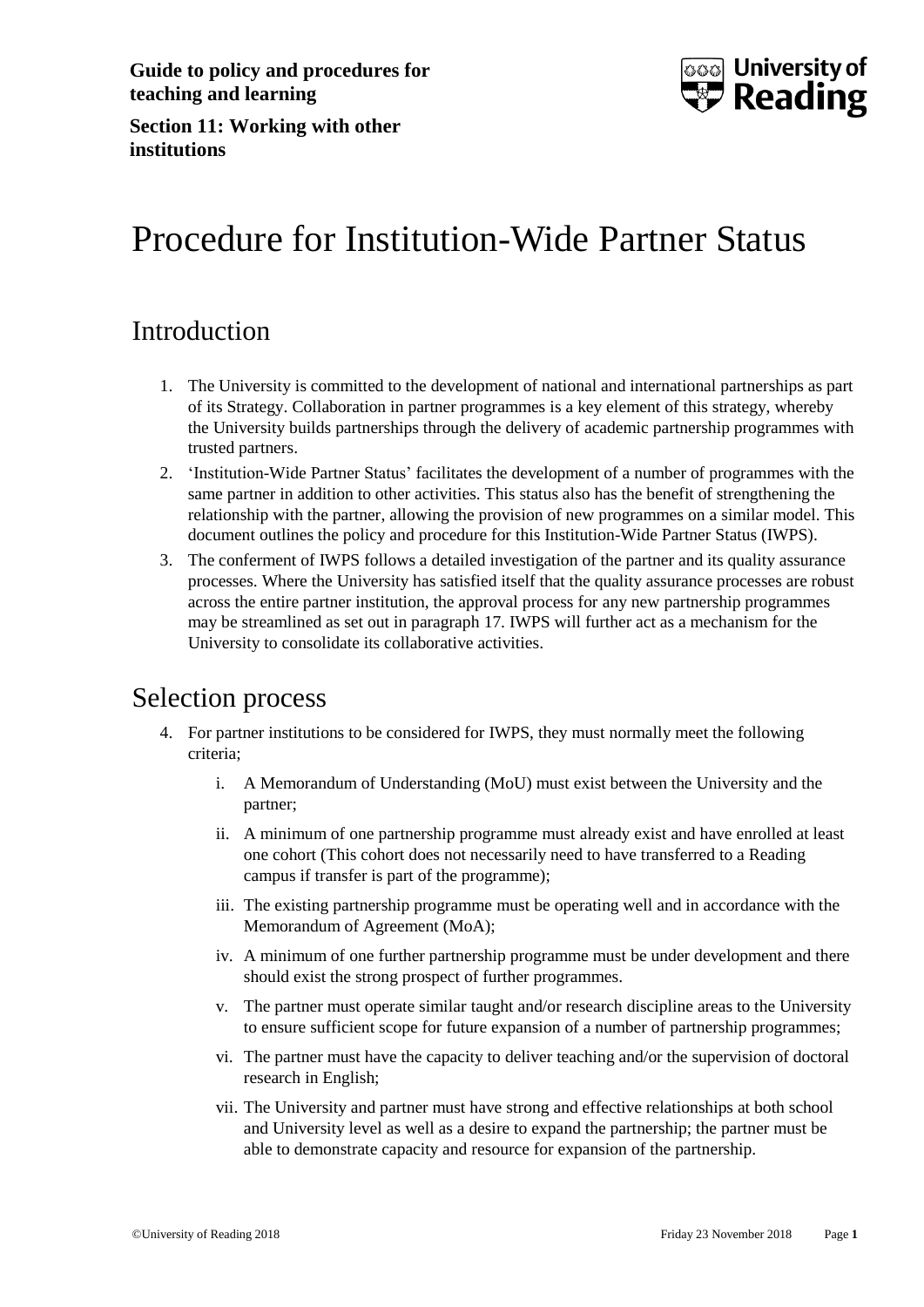## Approval process

- 5. The nomination for conferring IWPS can come from any one of a number of sources e.g. Programme Director, International Partnerships Team, the Global Engagement Strategy Board, a Teaching and Learning Dean (TLD) or a group of colleagues from across the University. Initial conversations should take place with the relevant TLD or, for Postgraduate Research Programmes, the Dean of Postgraduate Research Studies<sup>1</sup>, who will in turn circulate the proposal amongst all TLDs to ensure all Schools are consulted and all subject areas interested in participating are contacted.
- 6. A lead, or sponsoring, TLD must be identified to act as the co-ordinator for the proposal and work with the Centre for Quality Support and Development (CQSD) to convene meetings with relevant colleagues across the University. This should include meetings with those Schools and Departments identified as potential programme partners.
- 7. An initial proposal for the IWPS should be compiled by the sponsoring TLD with the support of CQSD and the International Partnerships Team (IPT). The proposal should address the following considerations;
	- i. Partner's status and financial stability
	- ii. Political and Social Context
	- iii. Financial and Legal context of operating in the country
	- iv. Cultural and educational context including language
	- v. Compatibility with the University
	- vi. Other partnerships held by both the University and the proposed partner
	- vii. Existing University projects in the region including existence of another IWPS in the same region
	- viii.Details, including an evaluation, of the operation of the existing partnership programme
	- ix. Proposed programme structure and areas for development including any programmes under discussion including details of discussions undertaken with the subject areas identified for partnership programmes
	- x. Resources available at the partner and the University to support development
	- xi. Request for funds to conduct further investigations

The initial report should also highlight any areas which will require investment and/or particular consideration as part of the site visit.

- 8. The initial report should be submitted to the University's Global Engagement Strategy Board (GESB) which will consider the proposal from a strategic perspective. GESB will feedback to proposers and the University Board for Teaching and Learning (UBTL) one of the following options;
	- i. Approve the proposal
	- ii. Approve subject to amendments
	- iii. Request additional information on the proposal
	- iv. Reject the proposal.

-

<sup>©</sup>University of Reading 2018 Friday, 23 November 2018 Page **2** <sup>1</sup> Where the primary area of existing activity with a partner relates to postgraduate (doctoral) research, the Dean of Postgraduate Research Studies will undertake the role ascribed to the sponsoring TLD and outlined in this policy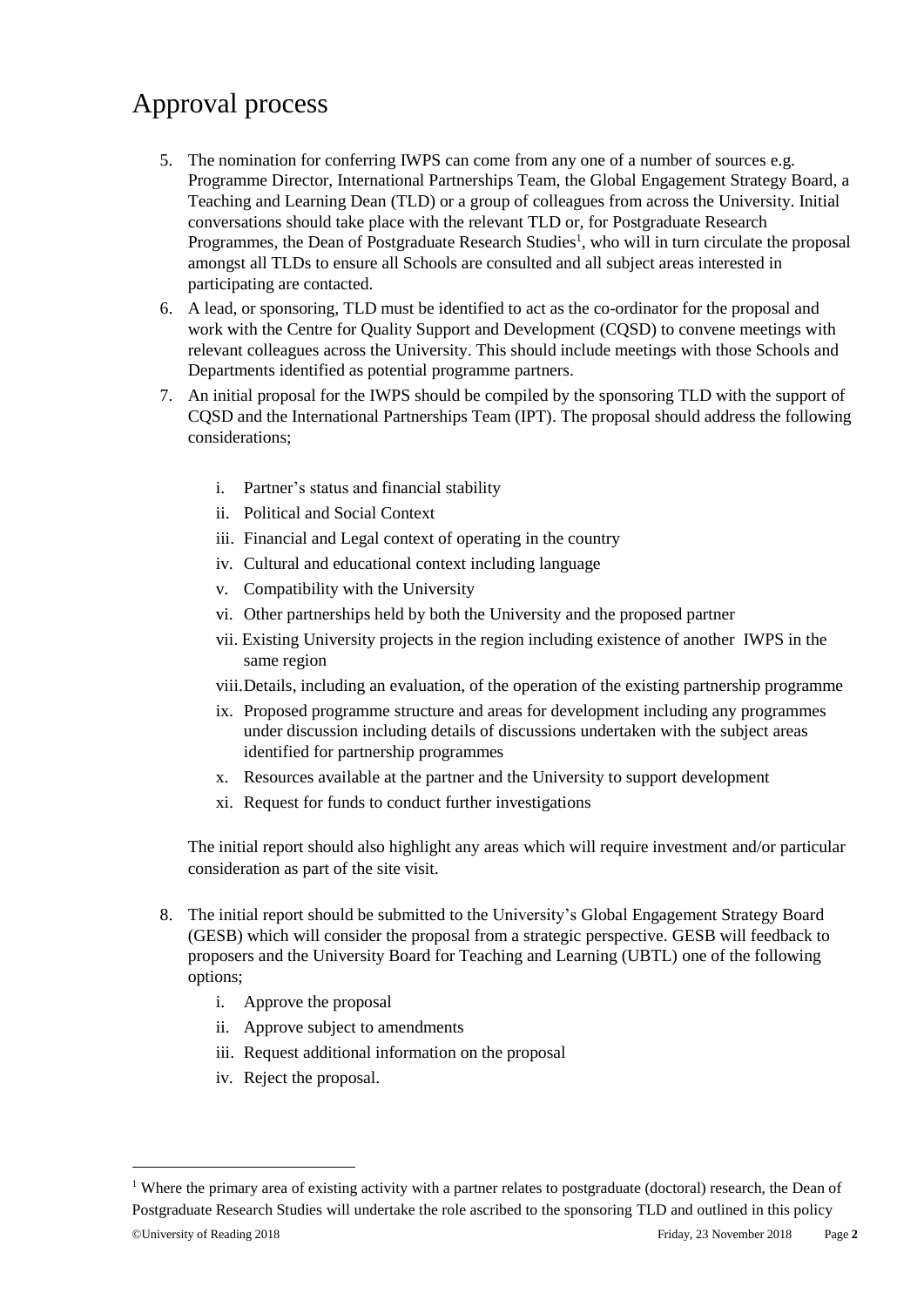Proposers will make necessary adjustments or provide further information to GESB. GESB will be responsible for allocating funds for site visits and further investigations as appropriate. Where approval has been granted, the proposal and GESB's response will be reported to UBTL.

- 9. UBTL will consider the proposal from an academic standpoint, taking into consideration the comments of GESB. UBTL will feedback comments and, if appropriate, its approval. UBTL will appoint the team to conduct the related investigations and site visit.
- 10. On approval from both GESB and UBTL, a site visit will be conducted by the sponsoring TLD and a member of CQSD. Where possible, this visit will coincide with the site visit for a programme that is under development with the partner.
- 11. Prior to a site visit, the following activities should take place:
	- i. the sponsoring TLD will write to the proposed partner expressing the wish to conduct a visit and the purpose behind it;
	- ii. the partner should provide supporting documentation to demonstrate its quality assurance processes and procedures; these documents will require translation where applicable. Such information should be verified during the site visit, and should confirm consistency of practice across the partner institution;
	- iii. the visit team should consider all documentation relating to the existing partnership programme including the initial business plan, site visit report, Annual Programme Reports, Partner Sub-Reports and Partnership Annual Review (Form 1); where cosupervision of doctoral researchers has been an element of the existing partnership, progress reports pertaining to these students should be considered;
	- iv. the visit team should meet with University staff, and students, to discuss and evaluate the existing partnership programme/s.
- 12. The purpose of the site visit will to be investigate the academic quality of the partner further and should cover the following areas;
	- i. Partner context including HE sector of the region
	- ii. Quality Assurance policies and procedure
	- iii. Programme Management
	- iv. Admissions, recruitment and marketing
	- v. English language support
	- vi. Teaching and Learning facilities
	- vii. Learning Resources
	- viii.Student support and welfare
	- ix. Examination and Assessment
	- x. Student representation
	- xi. Careers and Employability
	- xii. Staff Development and training
	- xiii.Future developments
- 13. As part of the site visit, the visit team should:
	- i. meet with members of the senior management and central administration, including representatives responsible for quality assurance and international partnerships;
	- ii. conduct a campus tour, including the library, English language support, teaching facilities, specialist teaching rooms and student services;
	- iii. meet with staff and students in relation to the programme already operating between the University and the partner;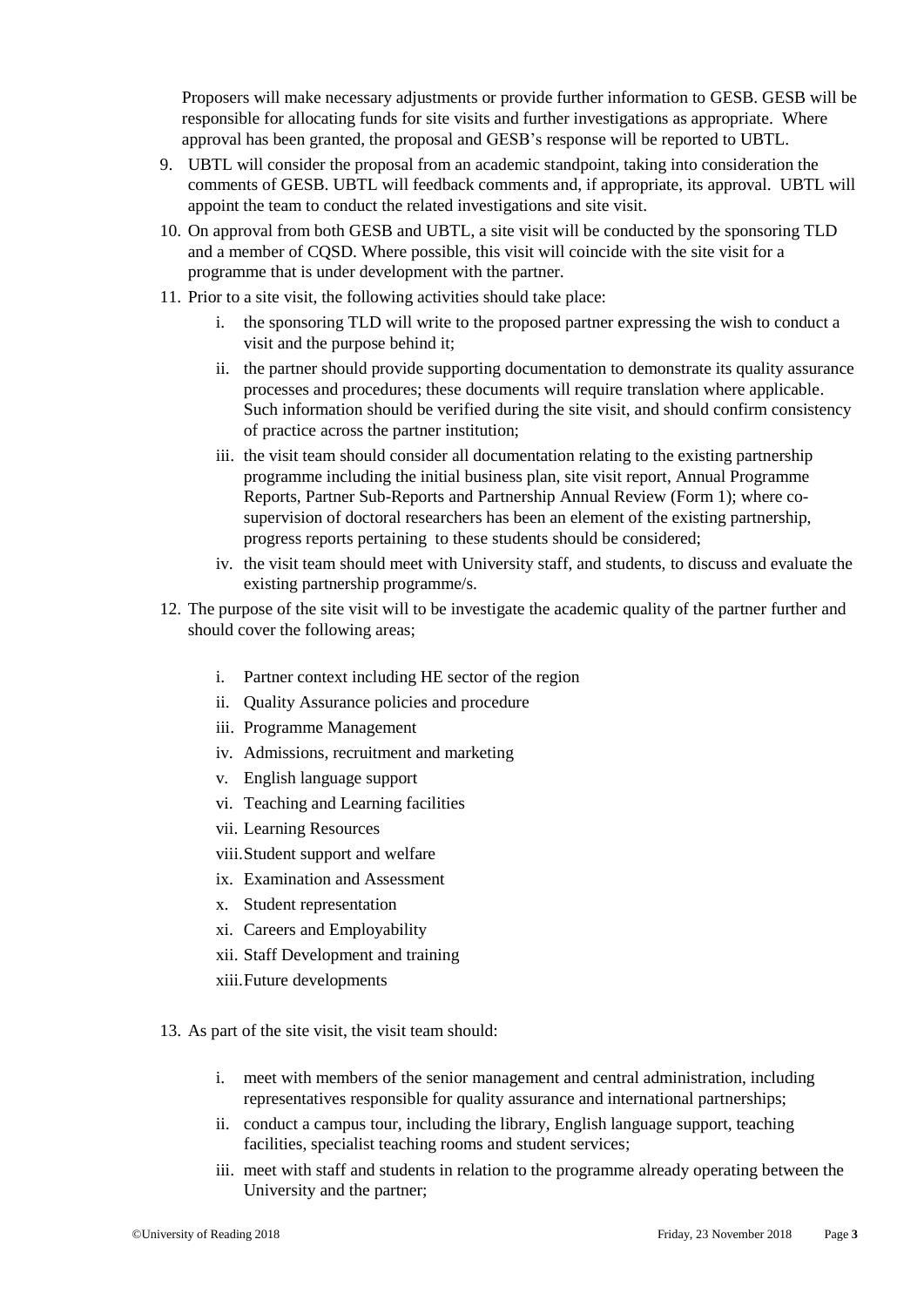- iv. hold further discussions with all academic departments that have been identified as potential areas for collaboration; this will provide an opportunity to identify consistent practices across the institution in line with policy and procedure;
- v. meet with a group of student representatives.
- 14. The site visit team will compile a final report for submission to UBTL identifying whether IWPS should be granted and setting out any recommendations that need to be addressed prior to any new programmes being established. The final report should indicate for which types of programmes (e.g. progression, dual award) a site visit will not be required, based on the detailed investigations that have taken place.
- 15. If UBTL approve the IWPS for the partner, a confirmation letter will be sent from the Vice-Chancellor, or their delegate, to the Vice-Chancellor, or equivalent, at the partner institution or equivalent officer. This letter will confirm that IWPS has been granted and indicate the ways in which this will help the University work more closely with the partner institution. Additionally, an event may be organised to celebrate the designation of IWPS status.
- 16. CQSD will be responsible for maintaining a list of IWPS institutions and the programmes associated with the partner. Global recruitment and the IPT will be responsible for collating data pertaining to recruitment levels and partnership income.

#### Variations on programme approval process

- 17. Taught Programmes being developed with an IWPS institution should follow the standard approval process, *Approval of a new programme*, with the following exceptions for those types of programmes as indicated in the final site visit report:
	- i. Normally no further site visit will be required
	- ii. The IWPS final site report will be used in place of Section C-E of Annex 3; Business Proposal for the Approval of a new programme. It is expected that teaching staff would, in any case, continue to undertake visits to the partner in order to develop the curriculum and manage the relationship with colleagues at the partner. Details of these visits should be added to the Business Plan.
	- iii. However, as part of Section C-E and the Business Plan, programme teams will need to comment further on time sensitive information, and academic subjects specifics, including, but not limited to, the following;
		- i. Has the partner developed any new business interests and/or links with private or overseas providers?
		- ii. Has the partner got in place the suitable type and standard of facilities and resources need to meet their areas of responsibility for delivering the proposed programme?
		- iii. Has the partners profile changed in regards to: the QAA, the regional quality assurance body, the media, their other partners, the UK Border Agency?
- 18. Each programme conducted with an IWPS institution will be subject to its own contract.

### Monitoring and Review

- 19. Existing monitoring processes for partnership programmes will continue in relation to each programme, including:
	- i. Partner Programme Sub-Reports